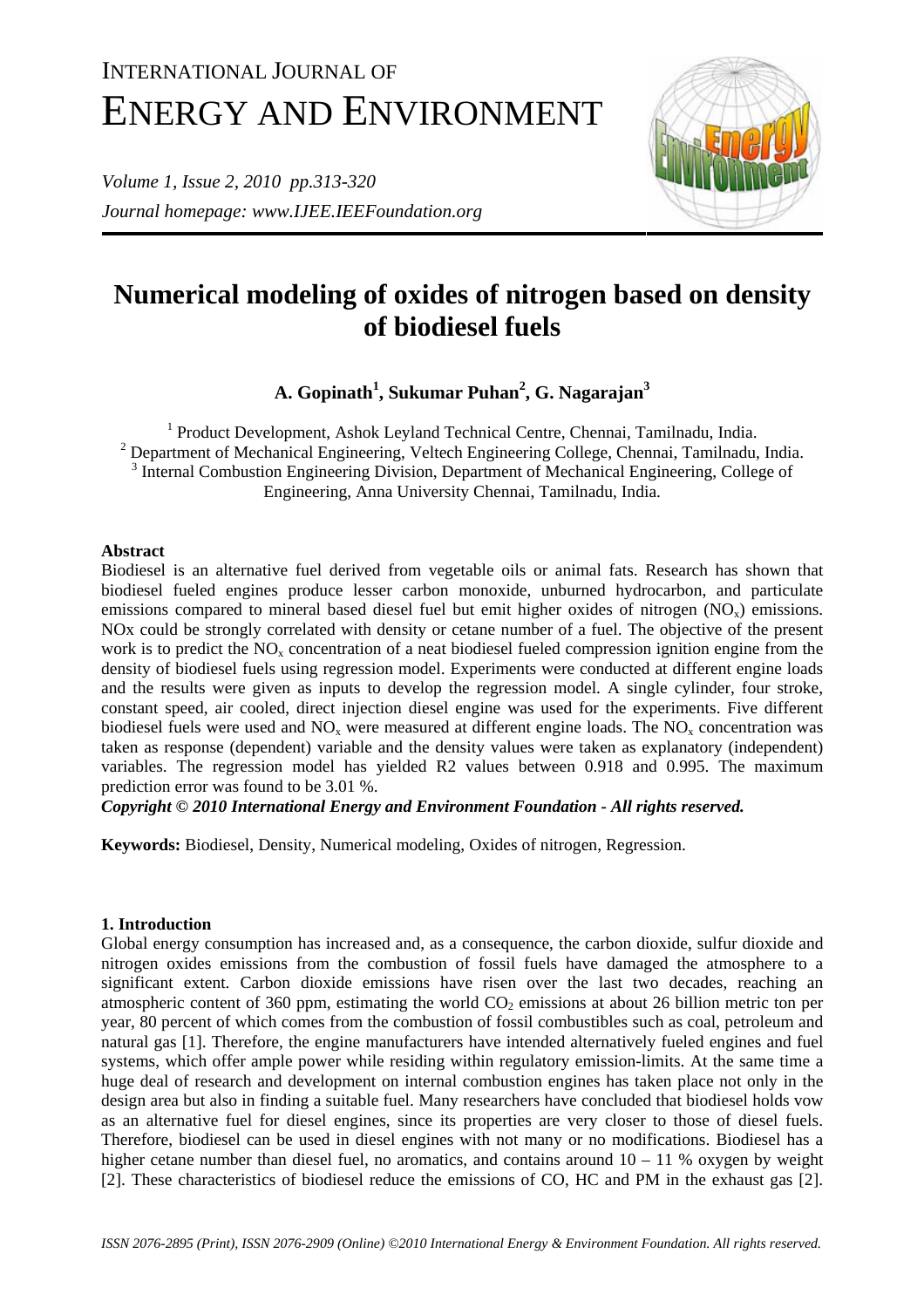Furthermore, contribution of bio-fuels to green house effect is insignificant, since carbon dioxide emitted during combustion is recycled in the photosynthesis process in the plants  $[3, 4]$ . However NO<sub>x</sub> emissions of biodiesel increase because of better combustion [3, 6]. Oxides of nitrogen may be treated as a strong function of density or cetane number of biodiesel.

The objective of the present work is to predict the oxides of nitrogen  $(NO_x)$  concentration of a neat biodiesel fueled compression ignition engine from the density of biodiesel fuels using regression model. To understand the impact of density of biodiesel on  $NO<sub>x</sub>$  emissions, experiments were conducted in a direct injection diesel engine with different biodiesel fuels namely, sunflower oil methyl ester (SFOME), jatropha oil methyl ester (JOME), neem oil methyl ester (NOME), mahua oil methyl ester (MOME) and palm oil methyl ester (POME). The importance of the present work is to predict the engine's  $NO<sub>x</sub>$ concentration instead of undertaking complex and time-consuming experimental studies.

#### **2. Experiments**

# *2.1 Composition of biodiesel fuels*

The basic composition of any vegetable oil is triglyceride, which is of three fatty acids and one glycerol molecule. Biodiesel is defined as the mono-alkyl esters of fatty acids derived from vegetable oils or animal fats. In simple terms, biodiesel is the product obtained when a vegetable oil or animal fat is chemically reacted with an alcohol to produce fatty acid alkyl esters in the presence of a catalyst (sodium or potassium hydroxide). In the process, glycerol is obtained as a co-product. The fatty acid composition of different biodiesel fuels is given in Table 1.

| <b>Fatty Acids</b>          | Chain  |           | Fatty Acid Composition, Wt % |             |             |              |             |  |
|-----------------------------|--------|-----------|------------------------------|-------------|-------------|--------------|-------------|--|
|                             | length | Type      | <b>JOME</b>                  | <b>POME</b> | <b>MOME</b> | <b>SFOME</b> | <b>NOME</b> |  |
| Lauric                      | 12:0   | S         |                              | 0.9         |             |              | 0.83        |  |
| Myristic                    | 14:0   | S         | 0.1                          | 1.3         |             | 0.1          | 0.47        |  |
| Palmitic                    | 16:0   | S         | 14.9                         | 43.9        | 24.2        | 6.0          | 18.2        |  |
| <b>Stearic</b>              | 18:0   | S         | 9.5                          | 4.9         | 25.8        | 5.9          | 20.1        |  |
| Oleic                       | 18:1   | <b>US</b> | 40.5                         | 39.0        | 37.2        | 16.0         | 43.7        |  |
| Linoleic                    | 18:2   | <b>US</b> | 34.7                         | 9.5         | 12.8        | 71.4         | 16.4        |  |
| Linolenic                   | 18:3   | <b>US</b> | 0.3                          | 0.3         |             | 0.6          | 0.3         |  |
| Others (Traces)             |        |           |                              | 0.2         |             |              |             |  |
| % of Saturated acids (S)    |        |           | 24.5                         | 51.0        | 50.0        | 12.0         | 39.6        |  |
| % of Unsaturated acids (US) |        |           | 75.5                         | 48.8        | 50.0        | 88.0         | 60.4        |  |

|  |  |  |  |  |  | Table 1. Fatty acid composition of biodiesel fuels |
|--|--|--|--|--|--|----------------------------------------------------|
|--|--|--|--|--|--|----------------------------------------------------|

#### *2.2 Biodiesel production*

A two step "acid – base" process with acid – pretreatment followed by main base – transesterification process was done. Methonal was used as a reagent and  $H<sub>2</sub>SO<sub>4</sub>$  and KOH as catalysts for acid and base reactions. Accordingly biodiesels were produced from crude sunflower, jatropha, neem, mahua and palm oils.

#### *2.3 Fuel properties*

The fuel properties were determined following the methods specified in ASTM standards as given in Table 2 for SFOME, JOME, NOME, MOME and POME.

| Property           | Unit            | <b>Standard</b> | Method                  |
|--------------------|-----------------|-----------------|-------------------------|
| Density            | g/cc            | D 1298          | Hydrometer              |
| Viscosity          | $mm^2/s$        | D $445 - 03$    | Redwood viscometer      |
| Calorific Value    | MJ / kg         | D $240 - 02$    | Bomb calorimeter        |
| <b>Flash Point</b> | $\rm ^{\circ}C$ | D 93 – 02a      | Pensky martens open cup |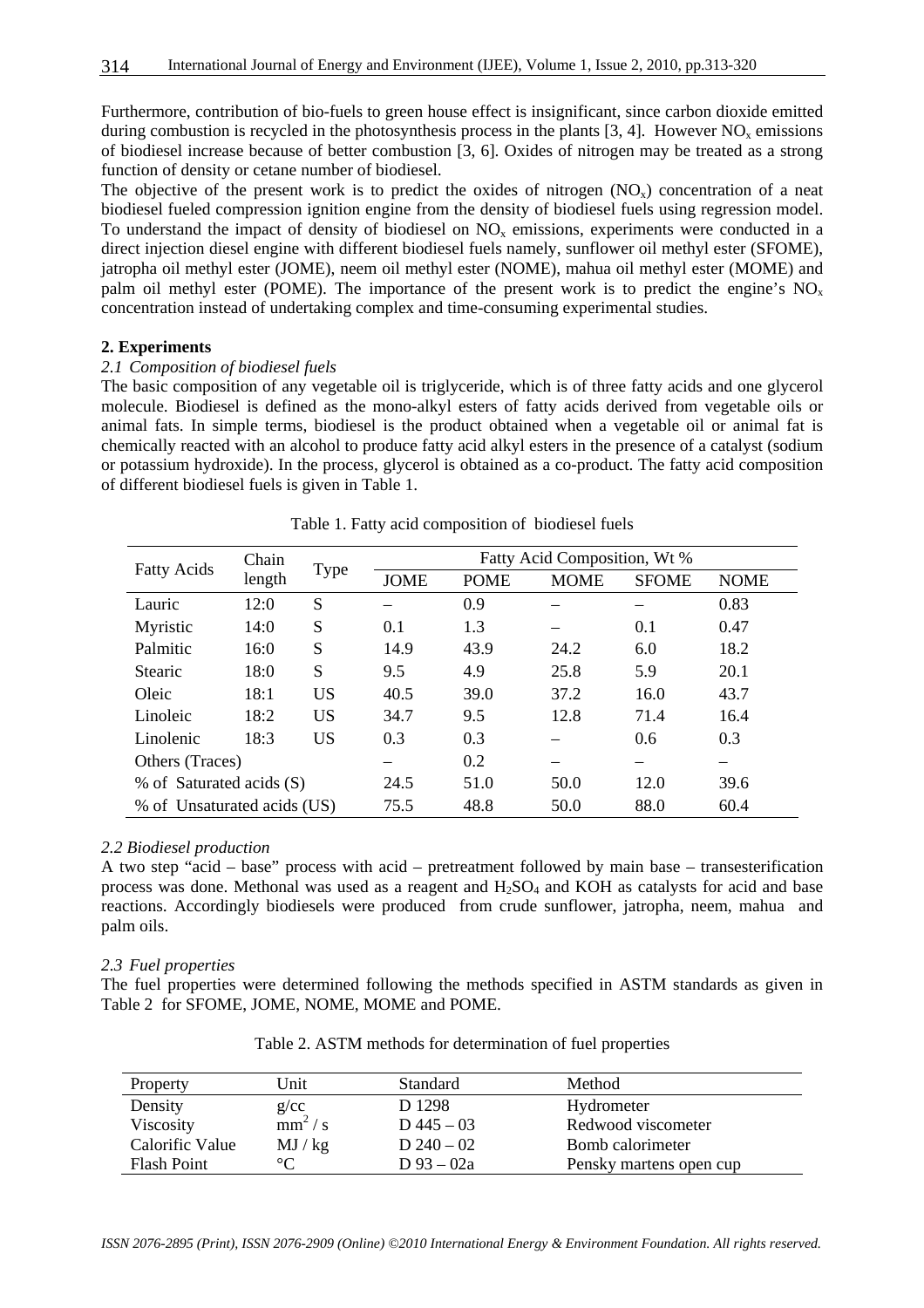#### *2.4 Engine test*

The engine used for the study was Kirloskar, single cylinder; constant speed, direct injection diesel engine and the details are given in Table 3.

| Parameters                | Specification               |
|---------------------------|-----------------------------|
| Make                      | Kirloskar                   |
| Model                     | $TAF-1$                     |
| No. of Cylinder           | Single Cylinder             |
| Stroke                    | 4 Stroke                    |
| Type of Cooling           | Air Cooled                  |
| Ignition                  | <b>Compression Ignition</b> |
| Fueling                   | Diesel                      |
| <b>B</b> ore              | 87.5 mm                     |
| Stroke                    | $110 \text{ mm}$            |
| <b>Compression Ratio</b>  | 17.5:1                      |
| <b>Injection Pressure</b> | 200 <sub>bar</sub>          |
| <b>Injection Timing</b>   | 23 deg. bTDC                |
| Speed                     | 1500 rpm                    |
| <b>Brake Power</b>        | 4.4 kW                      |

Table 3. Specifications of engine used

The engine was coupled to an electrical dynamometer and tests were performed under steady-state conditions. The engine was started on neat diesel fuel and warmed up. The biodiesel fuels were tested in random order. The tests were repeated for three times and the average value of three readings was taken to eliminate the uncertainty. QROTECH (QRO – 401) exhaust gas analyzer was used for measuring  $NO<sub>x</sub>$ emissions.

#### **3. Regression model to predict**  $NO<sub>X</sub>$  **concentration**

The relationship between  $NO<sub>x</sub>$  and density at different engine loads was derived through regression model. To develop the regression model, densities of biodiesels and  $NO<sub>x</sub>$  at different loads were taken as inputs. The  $NO<sub>x</sub>$  concentrations were taken as response (dependent) variables and the density values were taken as explanatory (independent) variables. The goodness of the fit was checked by  $R^2$  value of the regression model.

$$
NO_x = A + (B \times density)
$$
 (1)

where, A = Intercept,, B = Regression constant. The intercept (A), the regression constant (B),  $R^2$  and adj.  $R^2$  are given in Table 4.

| Parameter |         |         | Load $(\%)$ |          |          |
|-----------|---------|---------|-------------|----------|----------|
|           |         | 25      | 50          | 75       | 100      |
| Α         | $-1354$ | $-1863$ | $-10267$    | $-38364$ | $-18868$ |
| В         | 1.934   | 2.803   | 13.640      | 48.060   | 25.300   |
| $R^2$     | 0.954   | 0.993   | 0.918       | 0.995    | 0.990    |
| $adj.R^2$ | 0.939   | 0.990   | 0.891       | 0.993    | 0.987    |

Table 4. Intercept, regression constant,  $R^2$  and adj.  $R^2$  at different engine loads

# **4. Results and discussion**

*4.1 Fuel properties* 

The results of fuel tests on diesel and different biodiesel fuels are summarized in Table 5.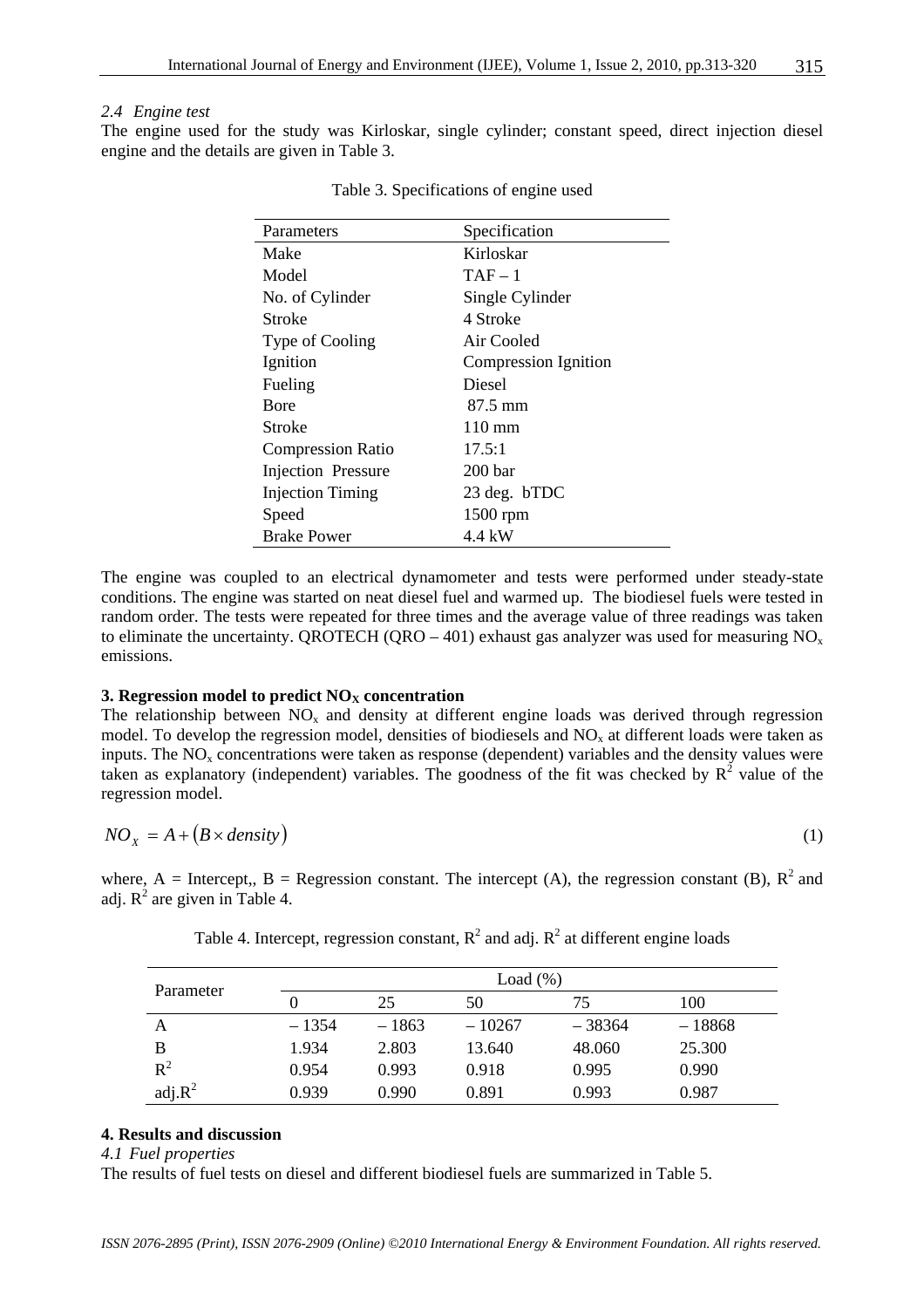| Fuel         | Density $(kg/m^3)$ | Viscosity<br>$\left(\text{mm}^2/\text{s}\right)$ | $@ 40°C$ Calorific Value<br>(MJ/kg) | <b>Flash Point</b><br>$^{\circ}$ C |
|--------------|--------------------|--------------------------------------------------|-------------------------------------|------------------------------------|
| Diesel       | 826                | 2.60                                             | 42.2                                | 68                                 |
| <b>SFOME</b> | 841                | 3.91                                             | 39.4                                | 177                                |
| JOME         | 836                | 4.26                                             | 39.7                                | 170                                |
| <b>NOME</b>  | 832                | 4.53                                             | 40.1                                | 146                                |
| <b>MOME</b>  | 830                | 4.66                                             | 36.9                                | 127                                |
| <b>POME</b>  | 830                | 4.36                                             | 41.1                                | 164                                |

Table 5. Properties of diesel and different biodiesel fuels

# *4.2 NOX emissions*

The  $NO<sub>x</sub>$  values in parts per million (ppm) against the engine load for different biodiesels and diesel fuel are given in Table 6 and represented in Figure 1. From the figure, it can be observed that the  $NO<sub>x</sub>$ concentration varies linearly with engine load. As the load increases, the overall fuel-air ratio increases resulting in an increase in the average gas temperature in the combustion chamber and hence  $NO<sub>x</sub>$ formation, which is sensitive to temperature, increases. The amount of  $NO<sub>x</sub>$  produced for diesel fuel varied between 233 and 2071 ppm from no load to full load. Whereas the  $NO<sub>x</sub>$  concentration for biodiesel fuels is higher than that of the diesel fuel for a given load.

Table 6.  $NO<sub>x</sub>$  concentration of biodiesel fuels at various loads

| % of Load | NO <sub>X</sub> (ppm) |              |             |             |             |             |  |
|-----------|-----------------------|--------------|-------------|-------------|-------------|-------------|--|
|           | Diesel                | <b>SFOME</b> | <b>JOME</b> | <b>NOME</b> | <b>MOME</b> | <b>POME</b> |  |
| No Load   | 233                   | 276          | 263         | 259         | 256         | 251         |  |
| 25        | 436                   | 494          | 482         | 471         | 465         | 461         |  |
| 50        | 980                   | 1203         | 1123        | 1115        | 1055        | 1055        |  |
| 75        | 1421                  | 2058         | 1829        | 1610        | 1531        | 1525        |  |
| 100       | 2071                  | 2404         | 2283        | 2200        | 2140        | 2100        |  |



Figure 1.  $NO<sub>X</sub>$  Vs engine load for different biodiesel fuels

*ISSN 2076-2895 (Print), ISSN 2076-2909 (Online) ©2010 International Energy & Environment Foundation. All rights reserved.*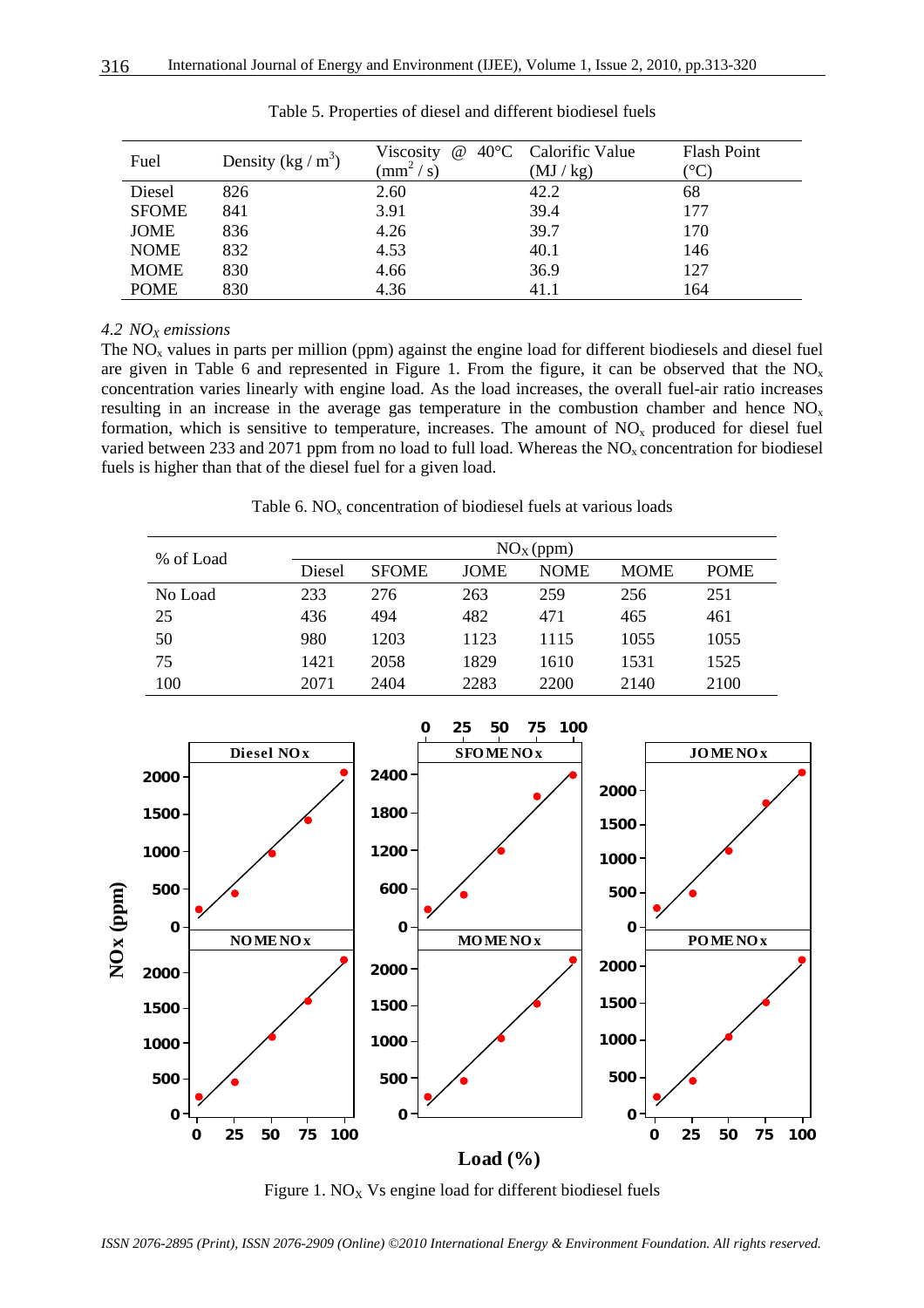The  $NO<sub>x</sub>$  concentration for different biodiesels at different loads was investigated. At all loads SFOME gives higher  $NO<sub>x</sub>$  (ppm) than the other biodiesel fuels. From Table 5, it can be observed that SFOME has higher density as compared to that of other biodiesel fuels. The relationship between density of biodiesel and  $NO<sub>x</sub>$  was also investigated. For a given engine operating condition, the  $NO<sub>x</sub>$  concentration increases with increase in biodiesel density. This can be explained as follows.

- 1. For the same injection pressure, the atomization of higher density fuel is poorer than that of a lower density fuel.
- 2. Poor atomization process may result in a larger fuel droplet diameter.
- 3. If the fuel droplet diameter is larger, more time is required for droplet vaporization which in turn may increase the physical delay time period.
- 4. Larger physical delay will increase the peak pressure rise during the initial portion of the combustion process (due to more fuel accumulation and hence rapid ignition).
- 5. Hence, the peak temperature also increases, which in turn increase the  $NO<sub>x</sub>$  concentration.

Therefore, the  $NO<sub>x</sub>$  concentration may be considered as a strong function of fuel density.



Figure 2.  $NO<sub>x</sub>$  vs. density at different engine loads

The NO<sub>x</sub> versus density at different loads is shown in Figure 2. Using equation (1), NO<sub>x</sub> as a function of density can be calculated at different engine loads by substituting the corresponding intercept and regression constant. From equation (1),  $NO<sub>x</sub>$  at different loads was predicted and listed against actual (experimental) values in Table 7. From Table 7, it can be observed that the maximum prediction error is 3.01 %.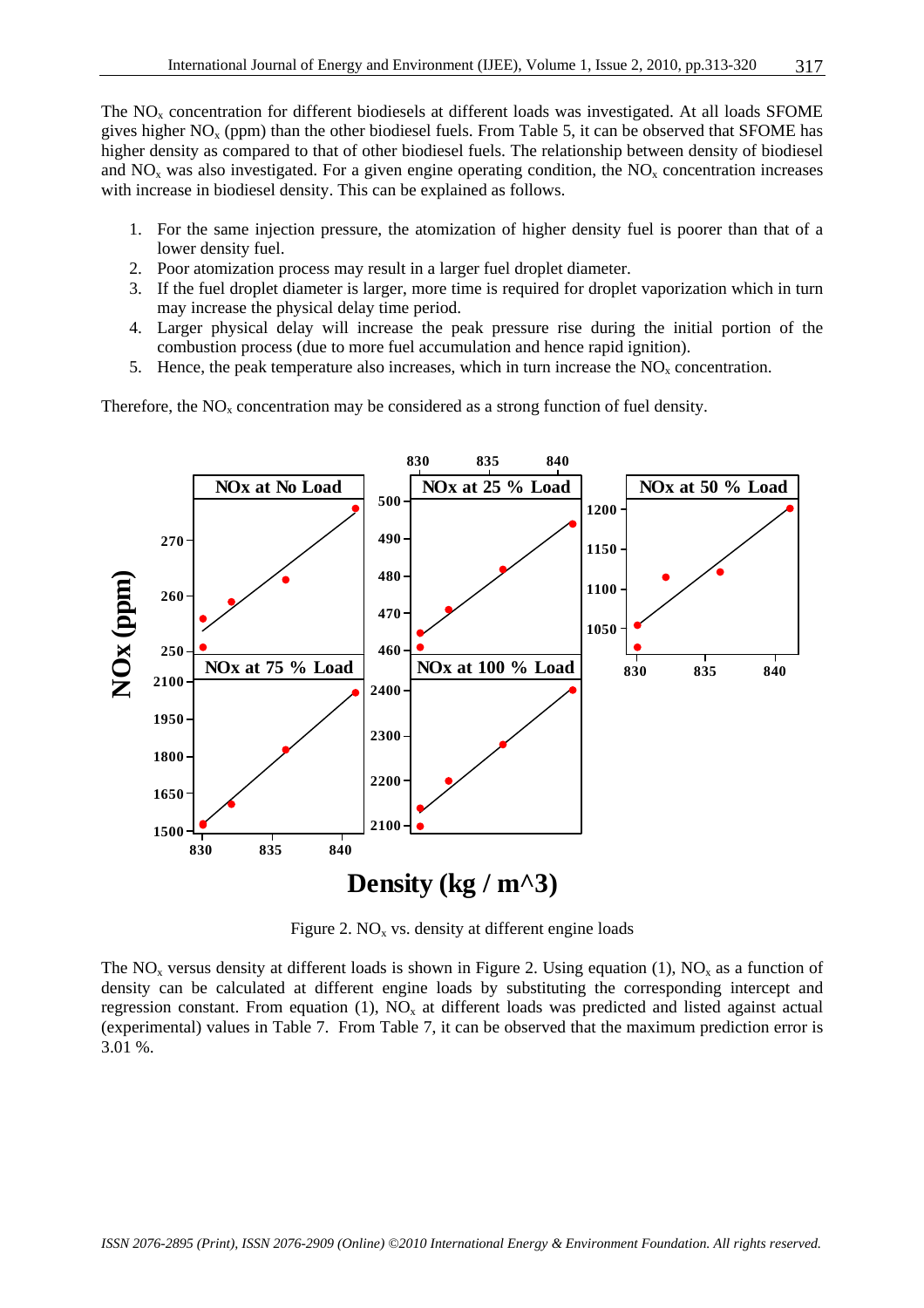| <b>Biodiesel</b> |                          | $NOx$ (ppm) at No Load    | Error            |                  |  |  |
|------------------|--------------------------|---------------------------|------------------|------------------|--|--|
|                  | Actual                   | Predicted                 | Absolute (ppm)   | Relative $(\%)$  |  |  |
| <b>SFOME</b>     | 276                      | 275                       | $-1$             | $-0.36$          |  |  |
| <b>JOME</b>      | 263                      | 265                       | $\overline{2}$   | 0.89             |  |  |
| <b>NOME</b>      | 259                      | 258                       | $-1$             | $-0.55$          |  |  |
| <b>MOME</b>      | 256                      | 254                       | $-2$             | $-0.89$          |  |  |
| <b>POME</b>      | 251                      | 254                       | 3                | 1.08             |  |  |
|                  |                          |                           |                  |                  |  |  |
| Biodiesel        |                          | NOx (ppm) at $25%$ Load   | Error            |                  |  |  |
|                  | Actual                   | Predicted                 | Absolute (ppm)   | Relative (%)     |  |  |
| <b>SFOME</b>     | 494                      | 494                       | $\boldsymbol{0}$ | 0.07             |  |  |
| <b>JOME</b>      | 482                      | 480                       | $-2$             | $-0.35$          |  |  |
| <b>NOME</b>      | 471                      | 469                       | $-2$             | $-0.40$          |  |  |
| <b>MOME</b>      | 465                      | 463                       | $-2$             | $-0.32$          |  |  |
| <b>POME</b>      | 461                      | 463                       | $\overline{2}$   | 0.54             |  |  |
|                  |                          |                           |                  |                  |  |  |
| <b>Biodiesel</b> | $NOx$ (ppm) at 50 % Load |                           | Error            |                  |  |  |
|                  | Actual                   | Predicted                 | Absolute (ppm)   | Relative $(\%)$  |  |  |
| <b>SFOME</b>     | 1203                     | 1204                      | $\mathbf{1}$     | 0.10             |  |  |
| <b>JOME</b>      | 1123                     | 1136                      | 13               | 1.16             |  |  |
| <b>NOME</b>      | 1115                     | 1081                      | $-34$            | $-3.01$          |  |  |
| <b>MOME</b>      | 1055                     | 1054                      | $-1$             | $-0.08$          |  |  |
| <b>POME</b>      | 1028                     | 1054                      | 26               | 2.55             |  |  |
|                  |                          |                           |                  |                  |  |  |
| Biodiesel        |                          | $NOx$ (ppm) at 75 % Load  | Error            |                  |  |  |
|                  | Actual                   | Predicted                 | Absolute (ppm)   | Relative (%)     |  |  |
| <b>SFOME</b>     | 2058                     | 2054                      | $-4$             | $-0.17$          |  |  |
| <b>JOME</b>      | 1829                     | 1814                      | $-15$            | $-0.81$          |  |  |
| <b>NOME</b>      | 1610                     | 1622                      | 12               | 0.74             |  |  |
| <b>MOME</b>      | 1531                     | 1526                      | $-5$             | $-0.34$          |  |  |
| <b>POME</b>      | 1525                     | 1526                      | $\mathbf{1}$     | 0.05             |  |  |
|                  |                          |                           |                  |                  |  |  |
| Biodiesel        |                          | $NOx$ (ppm) at 100 % Load | Error            |                  |  |  |
|                  | Actual                   | Predicted                 | Absolute (ppm)   | Relative $(\%)$  |  |  |
| <b>SFOME</b>     | 2404                     | 2409                      | 5                | 0.22             |  |  |
| <b>JOME</b>      | 2283                     | 2283                      | $\boldsymbol{0}$ | $\boldsymbol{0}$ |  |  |
| <b>NOME</b>      | 2200                     | 2182                      | $-18$            | $-0.84$          |  |  |
| <b>MOME</b>      | 2140                     | 2131                      | $-9$             | $-0.42$          |  |  |
| <b>POME</b>      | 2100                     | 2131                      | 31               | 1.48             |  |  |

Table 7. Comparison of regression predicted results and experimental results

where, Absolute Error = Predicted value – Actual value Relative Error = (Absolute error / Actual value)  $x$  100

# **5. Conclusion**

The applicability of regression has been investigated for the  $NO<sub>x</sub>$  values of a diesel engine fueled with neat biodiesel fuels. To develop the regression model, the densities of biodiesels and  $NO<sub>x</sub>$  at different loads were taken as inputs. The regression model has yielded  $R^2$  values between 0.918 and 0.995. The maximum prediction error was found to be 3.01 %.

*ISSN 2076-2895 (Print), ISSN 2076-2909 (Online) ©2010 International Energy & Environment Foundation. All rights reserved.*